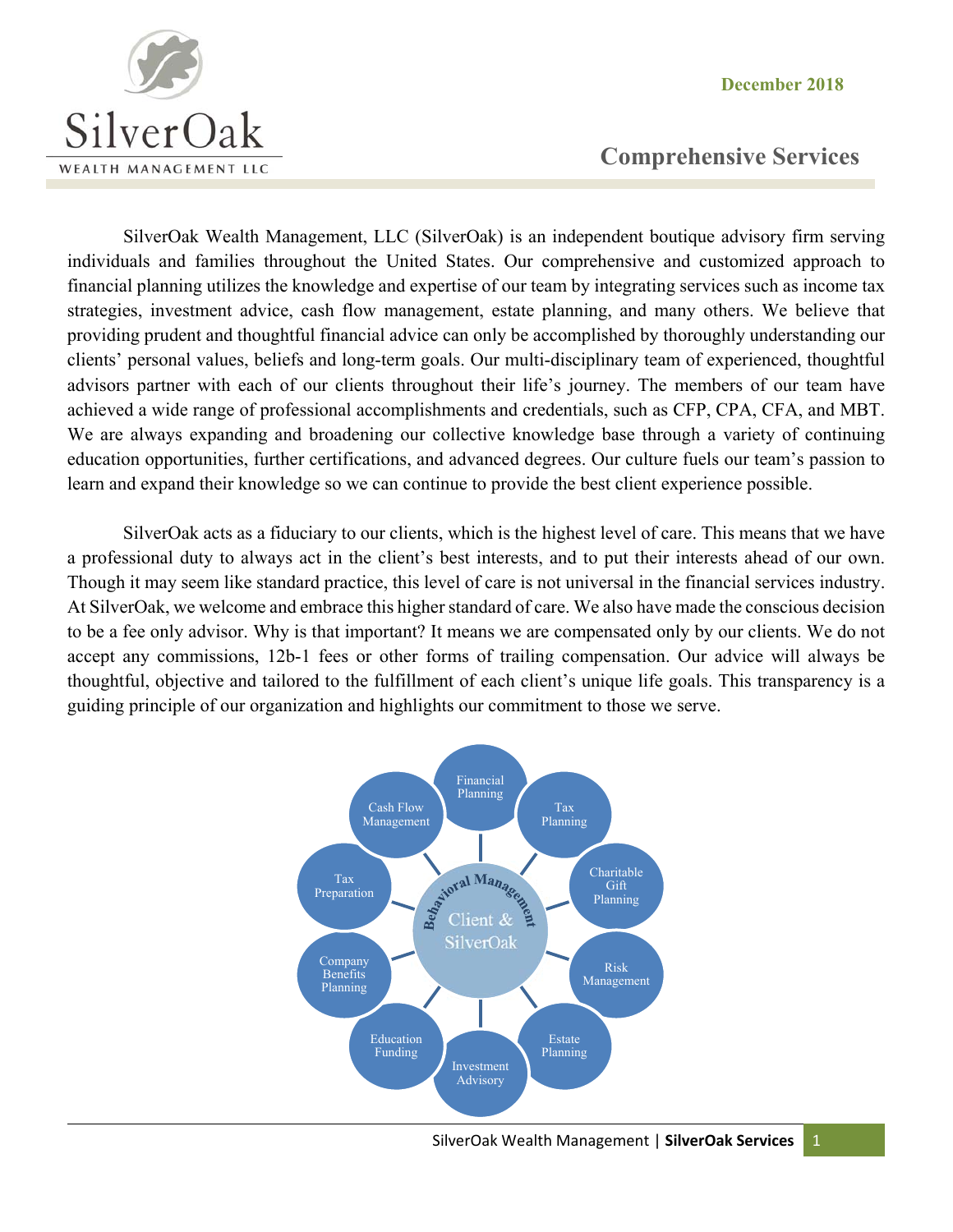# **Financial Planning**

In its most basic form, a Financial Plan revolves around making individual decisions about how to save, invest, spend and share. Our analysis begins with a complete understanding of each client's assets, liabilities, income and expenses. We engage in detailed conversations about their short and long-term goals and objectives as well as how these may change over time. We listen closely to their plans for the future and carefully note the people, activities and causes that are important. We consider how various factors such as rates of return, inflation and taxes will impact the ability to achieve their goals.

Financial Plans provide a summarized picture of a client's financial health and retirement readiness. Scenario analysis is incorporated to measure the sensitivity of the inputs, which allows clients to make any necessary changes in order to adjust the course of the plan (such as saving more, spending less or delaying retirement). We consider this to be a continual process, and we partner with our clients to make sure the Financial Plan is always up-to-date and reflects all aspects of the client's current situation.

A key component of this partnership, and a major philosophy of the firm, is helping the client focus on the parts of the Plan that are under their control, such as creating a proper investment strategy and saving effectively. Focusing on these controllable factors is key since consistently saving and investing prudently typically have the biggest impact on the success of a Financial Plan. However, we also incorporate those factors that are beyond anyone's control, such as market returns and government policies, and factors that are somewhat controllable, such as employment earnings and duration of employment.

We also help clients to optimize their insurance coverage to manage financial risk. Insurance is a critical component of our clients' financial health. Wealth can evaporate in the blink of an eye without the proper insurance coverage. There are many different types of insurance such as life insurance, disability insurance, property insurance (auto, home and umbrella), medical insurance and long term care insurance. We work together with our clients and their insurance professional to review various insurance coverages to mitigate the potential financial impact of a claim.

We also provide stock option, restricted stock, and employee benefit plan analysis to ensure our clients are maximizing the benefits available through their employer. By analyzing our client's cash flows and assessing risk we can create a proper retirement withdrawal strategy that helps to ensure their plan will be a success. At the conclusion of the financial planning process, our clients have a better understanding of how they are positioned to achieve financial independence and the steps they can take to influence the outcome.

### **Wealth Transfer and Estate Planning**

There are many different types of legacies that can be left to families, friends and the causes that one supports. Although some of the most impactful and lasting legacies may have nothing to do with finances, preparing financially for the transition of assets is vitally important. Just as it takes time and effort to build a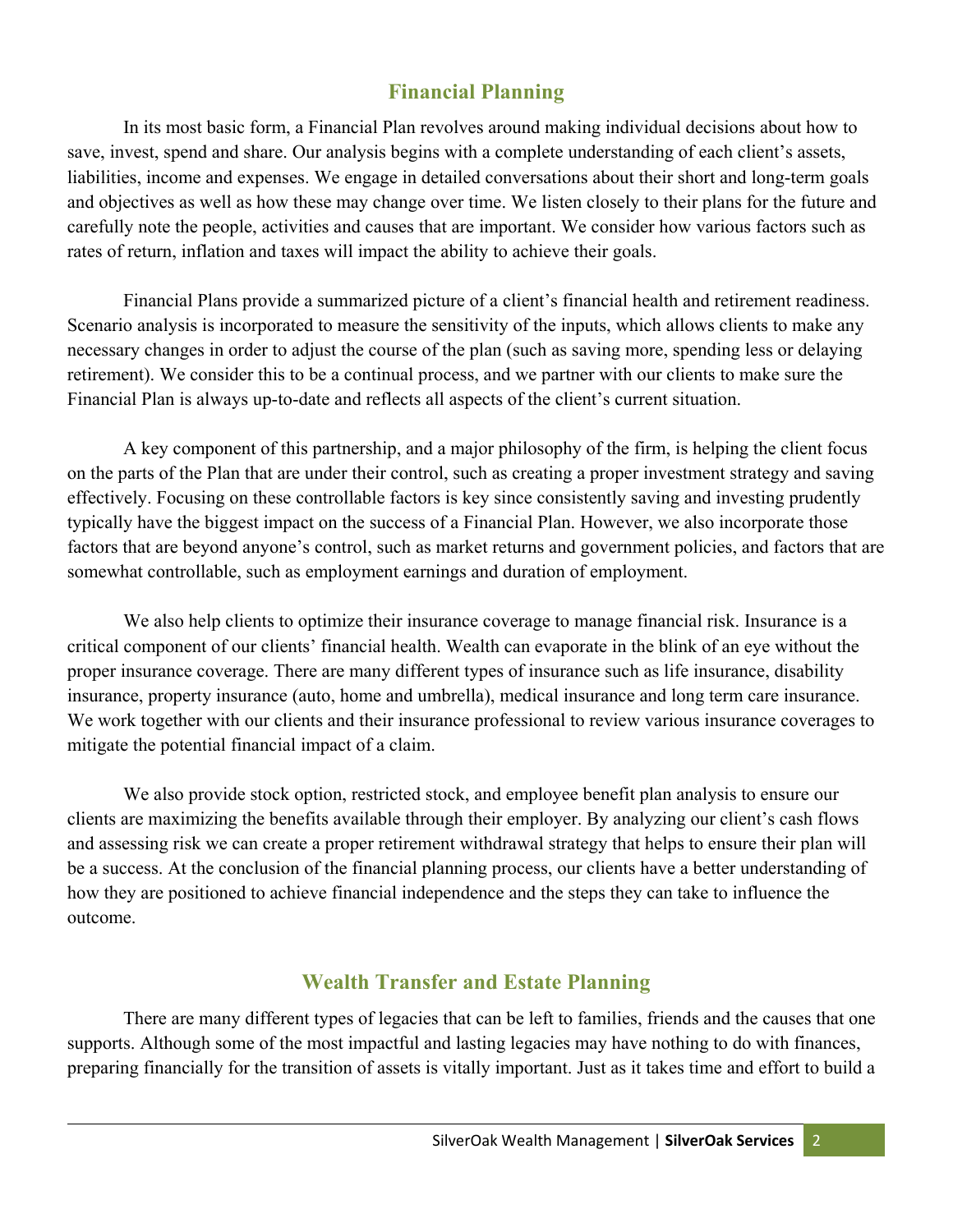financial legacy, it also takes time and effort to prepare an estate plan to provide for loved ones and distribute wealth either during a person's life or at their passing.

We work in partnership with our clients to create a comprehensive net worth statement which is updated frequently. This document is an invaluable tool which helps organize our clients' financial information and highlights estate planning opportunities and issues. Having this clear, concise picture of a client's comprehensive net worth allows us to strategize and create actionable tasks to formulate an estate plan that meets all of a client's goals.

Estate planning is a continual process that needs to be reassessed and updated as life circumstances and laws change. We collaborate with estate planning attorneys to identify and incorporate legally actionable strategies - such as the creation of wills, trusts, health care directives and powers of attorney - to ensure that a client's wishes for their estate are met.

The execution of the estate plan can be complicated, time intensive and emotional. A well prepared and thoughtful estate plan is one of the greatest gifts a person can give to their loved ones. We provide our clients the peace of mind and comfort of knowing that their financial affairs are in order, allowing them to fully enjoy today. Then, when the inevitable happens, we assist our clients' loved-ones through the estate administration process minimizing stress during a very difficult time.

## **Individual Income Tax Planning and Consulting**

Estate planning, financial planning, and investing are all intertwined with income tax planning. Individuals shouldn't consider one of these very technical areas without considering the others. Our vast expertise in each of these areas, coupled with our thorough understanding of our clients' unique situations and opportunities, allows us to analyze each income tax situation from multiple vantage points to create optimal solutions for each client.

Working with our in-house team of tax professionals, we provide customized tax advice to reduce our clients' current and future taxes. We incorporate tax deferral and tax bracket arbitrage strategies, when necessary, as well as tax-loss harvesting. In order to provide the best ongoing service for our clients, we are continuously reviewing these strategies to ensure that they reflect both the current tax environment and the client's best interests for their overall financial plan.

Although we have the internal technical resources to provide a true "one-stop shop", including tax planning and preparation services, we recognize many of our clients have longstanding relationships with a tax professional outside of SilverOak. We respect these relationships and embrace a collaborative process in working with these outside tax professionals on our clients' behalf to ensure our clients continue to benefit from our comprehensive approach.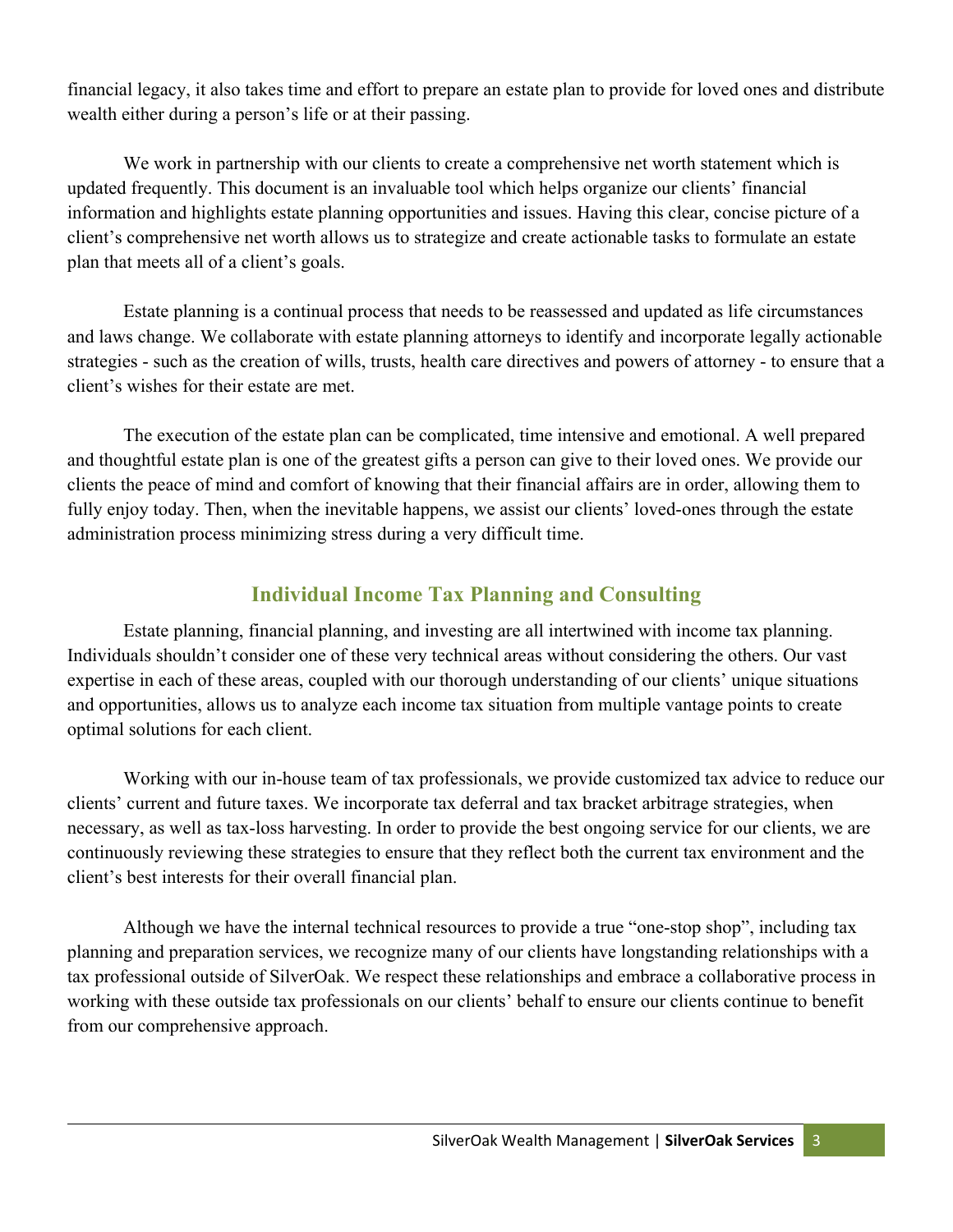#### **Investment Advisory Services**

We understand that investment decisions are influenced by many factors, such as a client's current life stage, unique life experiences and their perceptions about investing and taking risk. We work with our clients to develop a complete understanding of these factors, as well as their specific financial goals and their time frame for achieving those goals. Once we have gained this understanding, and before making any investment recommendations, we collaborate with our clients to develop a personalized investment policy. This Investment Policy Statement establishes the parameters and expectations for their investment portfolio, as well as provides guidance for making consistent informed decisions.

Once the investment policy has been established, we work with the client to design a diversified investment portfolio that integrates their unique objectives with their risk profile. Historical market returns show that, over long periods of time, there is a positive relationship between the level of risk taken and the level of return that can be expected. This means that, generally, the higher the level of risk taken, the higher return one can expect. While it may be easy to take higher risk when the markets are doing well, it can become very difficult for investors to do so when markets are down considerably. We work extensively with our clients to find the right mix of investments, allowing them to achieve their long-term goals without keeping them awake at night.

Why is diversification so important? Think of diversification as another way of saying, "don't put all of your eggs in one basket." A diversified portfolio provides the potential to prudently grow the portfolio, while providing income and reducing losses in more difficult market environments. Research has shown that deciding how to allocate among the various asset classes is often more important than the underlying security selection or market-timing. Thus, at SilverOak, we are not "stock-pickers" nor "market-timers". Our approach provides clients with a thoughtful, objective and disciplined strategy for prudently managing and building wealth. Our portfolios consist of a customized mix of multiple asset classes and strategies, including activelymanaged investments to maximize performance relative to the markets, and passive investments to lower overall portfolio costs. While we are agnostic to both active and passive investments, all of the investments we utilize must be low-cost, transparent and tax efficient. In addition, we only hold high quality liquid investments. We do not invest in hedge funds, private real estate funds, private equity funds, venture capital funds or other illiquid investments.

Long before a potential investment option is considered for inclusion in a client's portfolio, it is put through our rigorous proprietary Investment Quality Scoring System<sup>tm</sup> (IQSS<sup>tm</sup>) process. We thoroughly analyze the short-term and long-term investment returns of each investment while looking at how it compares against relevant benchmarks and peer groups, as well as whether the return compares favorably to the risk taken. We are in regular communication with the investment management teams in order to better understand their overall investment strategy and evaluate whether their process will likely continue to generate superior returns. Once selected, our investments are continually reviewed to ensure they are meeting our high standards.

After a client's portfolio has been constructed and implemented, we schedule periodic meetings to discuss how their portfolio is performing relative to the markets and their long-term goals. We review how